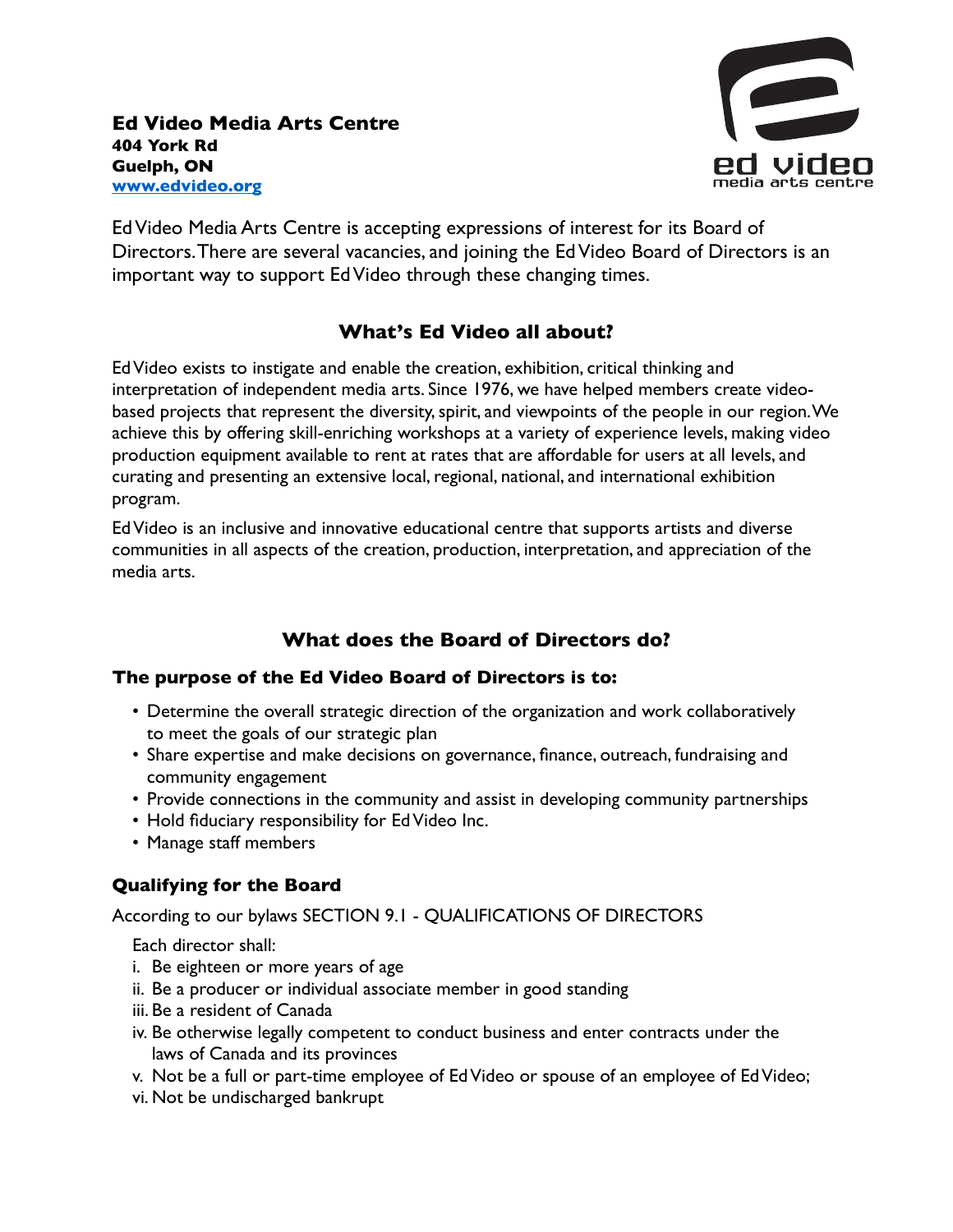#### **Role of Ed Video Board members:**

Board members are expected to bring diverse perspectives that are critical to:

- Understanding and supporting the needs of media artists in our community
- Identifying opportunities and actions to achieve the mission of Ed Video
- Informing a vision for change (e.g. informing the strategic plan)

It is important to the organization to encourage diversity in all its forms throughout the organization, from the board of directors down to emerging artists, and board members are expected to support this concept.

Board members are encouraged to be:

- People in the community who are passionate about Ed Video, about the works made through the centre, the artists we support, and the outreach through our exhibition program
- People who use their influence to leverage Ed Video's work
- People who have access to resources that support the Ed Video's work (resources may include experience, expertise, ideas, networks and connections)

Board members are expected to be active participants who:

- Attend meetings regularly
- Review any materials in advance
- Come prepared to participate and contribute to discussion
- Contribute financially, through fundraising or personal donations, even in a small way to support campaigns appealing to the membership at large

### **Time Commitment**

A board member is elected for a 2 year term or if appointed, until the following Annual General Meeting. The Board of Directors usually meets monthly, with an annual strategic plan review once per year. Meetings are approximately 1.5 hours long. Each Board member is encouraged to sit on working groups or committees associated with special tasks Ed Video is trying to achieve. Usually board members spend 3 to 6 hours per month on Ed Video activities.

### **Benefits**

Ed Video board members may not receive any remuneration for work done, or be grant recipients while serving on the board of directors. However, we encourage board members to make work and to support that, each board member receives \$100 per month to be used for equipment rentals for artist rate projects. Board members are also encouraged to attend any workshops free of charge if there are enough paid subscriptions for the workshop to go forward.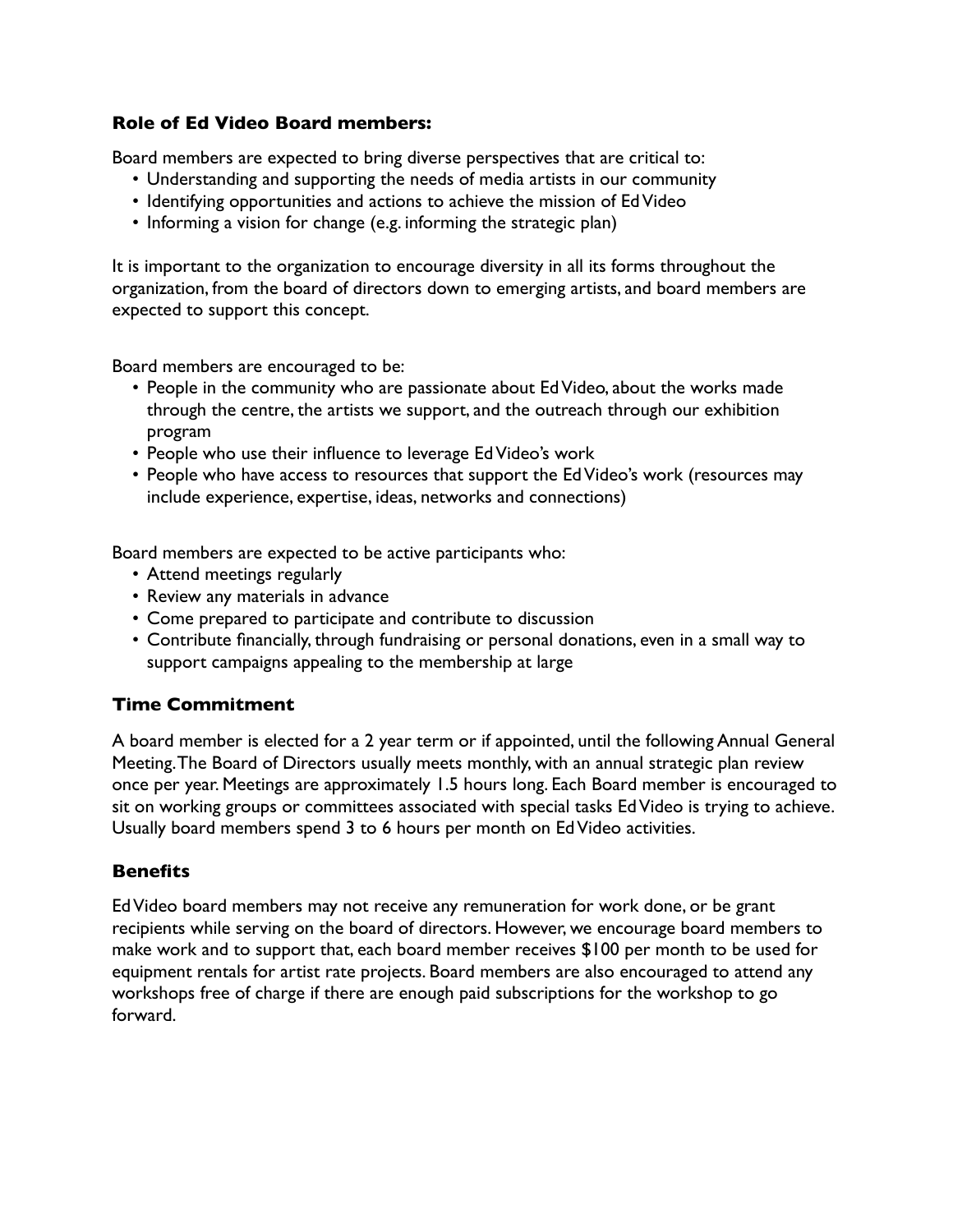#### **Ed Video board member roles**

The Ed Video Board of Directors has a maximum of 10 members representing different sectors and experiences. We have the traditional roles of the executive including President, Vice President Secretary and Treasurer. These positions are voted on at the first meeting of the new board, this year to be held in August. The remaining 6 positions are considered members at large and informally members tend to develop roles using their strengths. These roles include party planning for donor thank you events, fundraising activities, and the Christmas party; outreach and cultural diversity activities and promotion; support of the exhibition program; and support of the equipment plan and production activities.

#### **About you:**

**Name: Email: Telephone:** 

#### **Expression of Interest questions**

Responses to the following questions will be available to members attending the AGM in advance of the meeting where voting will occur. As we have several positions available we are also open to nominations "from the floor", and anyone who decides on the evening of the AGM to run for the board will be asked to speak briefly on these questions. Please submit answers to these questions to board@edvideo.org by June 17<sup>th</sup>.

1. Why are you interested in joining the Ed Video Board of Directors? (100 words or less)

2. What experience do you bring to the table, or if this is your first time to participate on a board of directors, what experience do you hope to gain? (100 words or less)